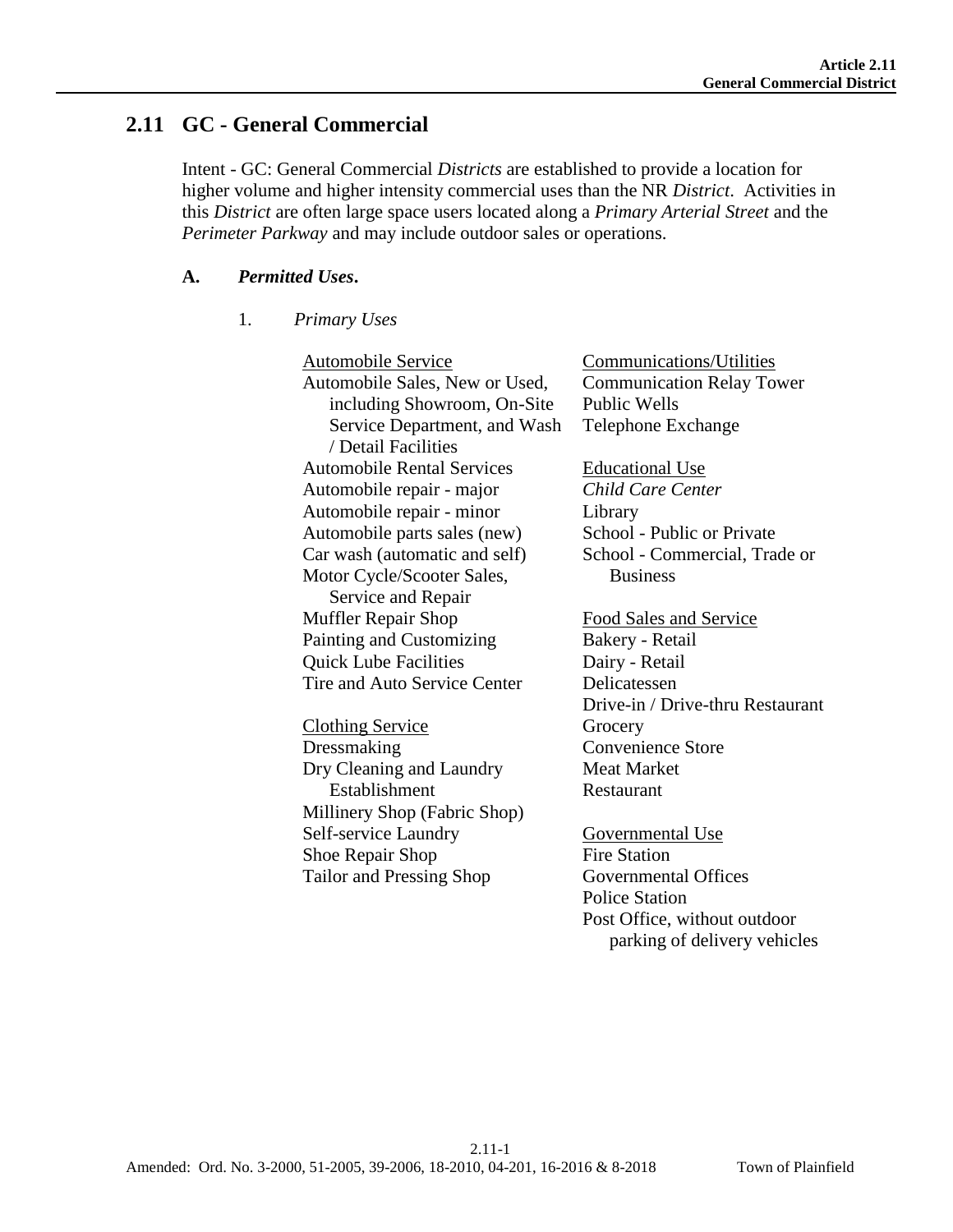Miscellaneous Agriculture Seed Sales Bus Station Clinic, Medical, Dental or **Optometrists** Electrical Repair Hospital / Sanitarium / Rehabilitation Center **Hotel** Motel (not within 600' of a *Gateway Corridor*) Mortuary / Funeral Home / **Crematories** Print Shop Radio / Television Stations (without transmission towers) Sign Painting Tool / Equipment Rental (without outdoor display or storage) Tourist Home / Bed & Breakfast Veterinary Hospital, including Boarding (without outdoor pet runs or kennels) Office/Professional Services Architect Artist Bank Machines Bank / Savings & Loan / Credit Union Construction Companies, Contractors, and Home Remodeling Companies Dentist Design Services Engineer Insurance Agent Lawyer Musician Physician Pharmacist Photographic Studio Professional Offices Real Estate Office Research Laboratories Service Organization Office

Travel Agency

Personal Service Barber Shop Beauty Shop Health Spa or Fitness Center Locksmith / Security Systems Tanning Salon Public Facilities Museum Public Park *Parking Lot Religious Use* Recreation Arcade Bait Sales Banquet Hall Billiard Room Bowling Alley Dancing, Aerobics, Gymnastics, Cheerleading Studio Indoor Recreation Lodge or Private Club Night Club Skating Rink (Ice and Roller), indoor Social Hall Tennis / Racquet Club, indoor Theater, Indoor Video Store

Residential *Assisted Living Facility* Convalescent Home Nursing Home

Retail Antique Shop Apparel Shop Appliance Store Convenience Store Department Store Drug Store Floor Coverings Flower Shop Furniture Store Gift Shop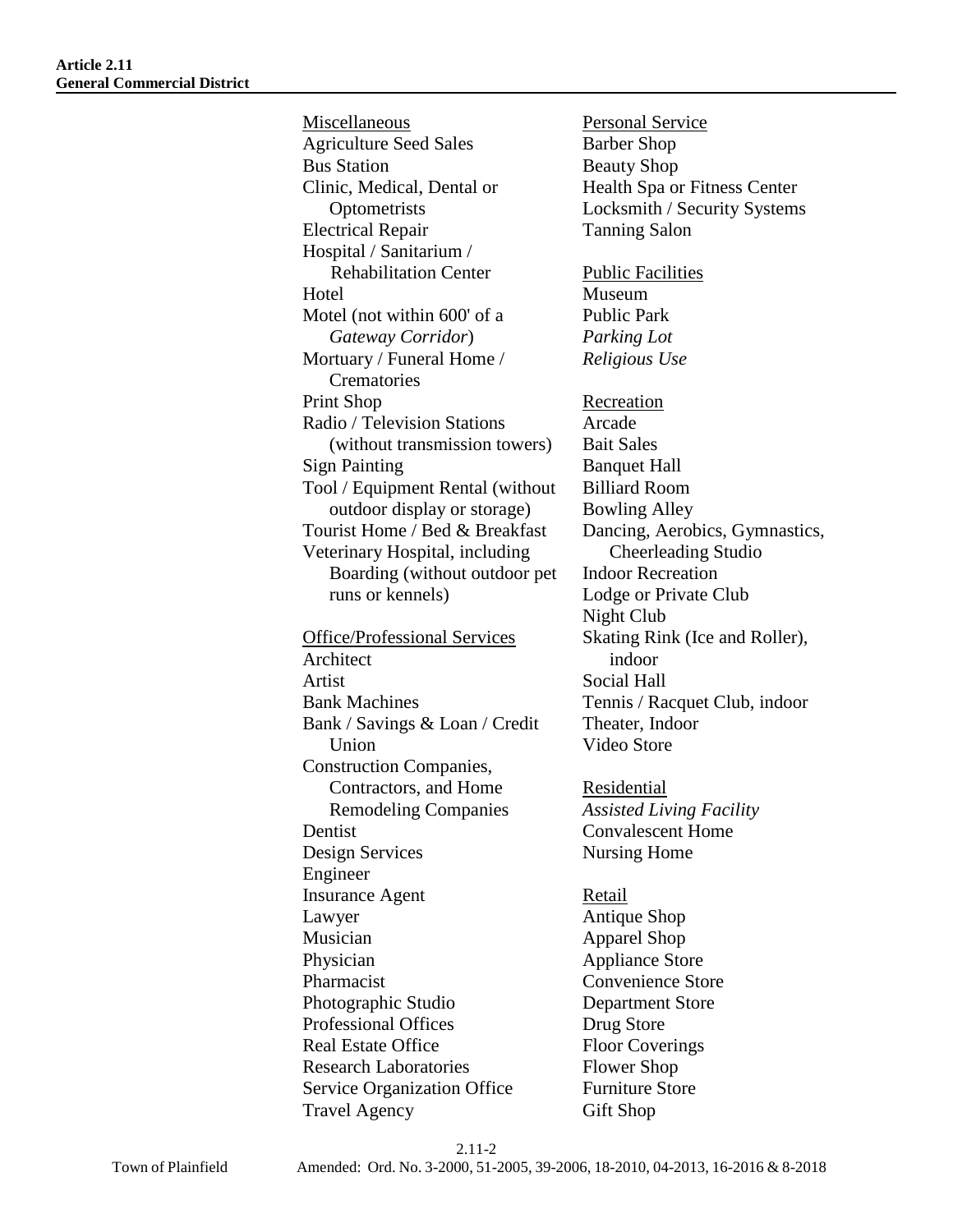Retail (Cont.) Gun Shop and Gunsmith Shop Hardware Store Home Improvement Store Jewelry Store Music Store Newsdealer Paint Store

2. *Special Exception Uses*

Alcoholic Beverage Sales Any Permitted use which includes the sale of alcoholic beverages for on-site consumption or carry-out

Agricultural Uses Commercial Greenhouse Cropland and Orchards Plant Nursery

Automobile Service Automobile Auction Automobile Sales, New or Used, without a Showroom, On-Site Service Department or Wash / Detail Facilities Fueling Station RV and Camper Sales and Service Truck or Bus Sales and Service Truck Rental Services

Communication/Utilities Public Utility Substation Public Wells Sewage Treatment Plant Water Treatment Plant

Educational Uses *Child Caring Institution* Kindergarten

Food Sales and Service Farmers Market

Retail (Cont.) Radio, TV, Music Service and Sales Retail Showroom Shoe Store Stationery and Book Store Sporting Goods Variety Store Wall Coverings

Governmental Use Post Office, with outdoor parking of delivery vehicles

Miscellaneous *Artificial Lake* Boat Sales, Service and Storage Farm Equipment Sales and Service Motel (within 600' of a Gateway Cor*ridor)* Radio / Television Stations (with transmission towers) Self-storage (Mini-) Warehouse (not within 600' of a *Gateway Corridor*) Tool / Equipment Rental (with outdoor display or storage) Veterinary Hospital, including Boarding (with outdoor pet runs or kennels)

Personal Service Tattoo, Body Piercing, Scarifying and Branding **Establishments** 

Public Facilities *Neighborhood Recycling Collection Point Parking Garage Recycling Facility*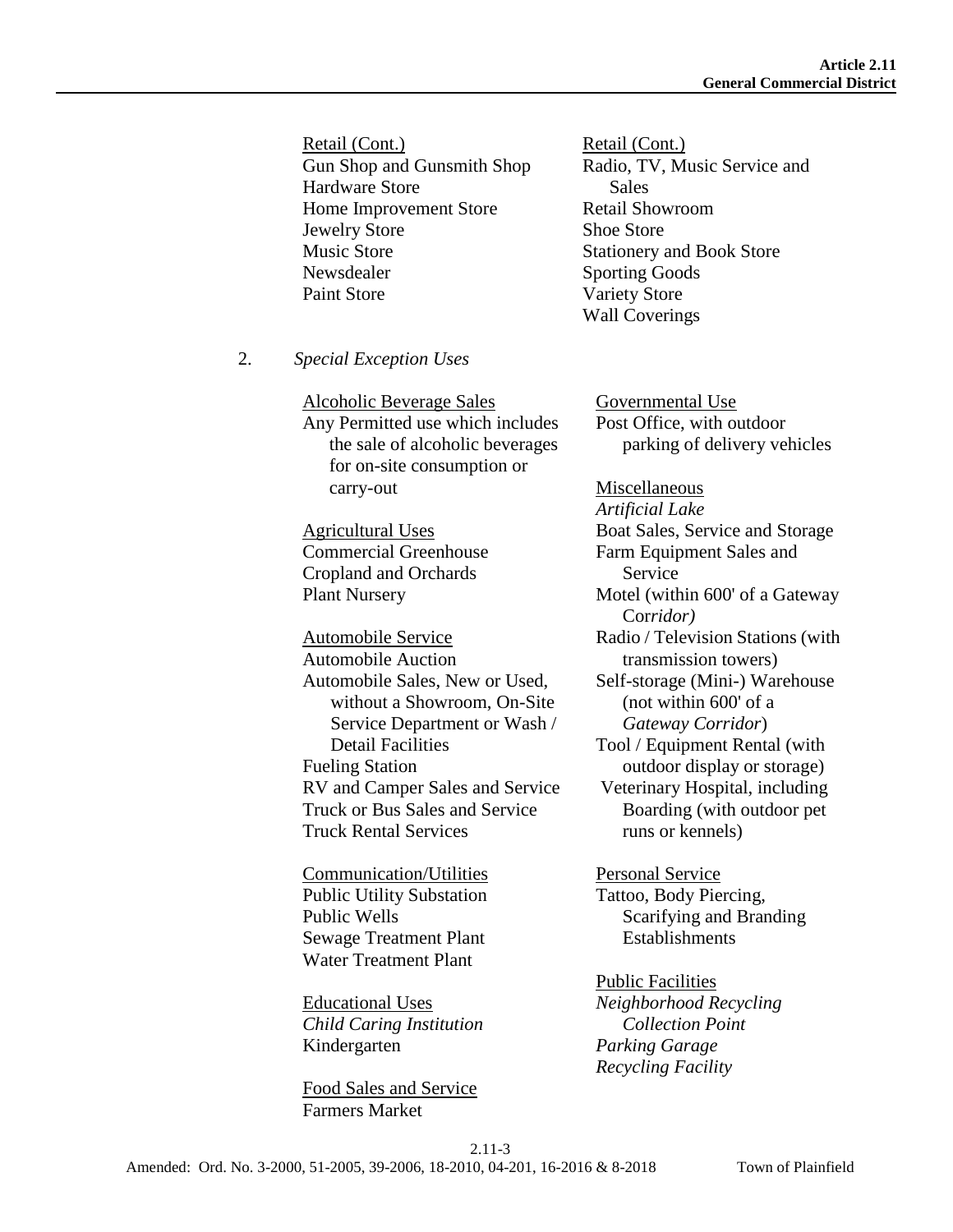Roadside Food Sales Stand Recreation Amusement Park Ball Fields Driving Range Miniature Golf Outdoor Commercial Recreational Enterprise Private Recreational Development Skating Rink (Ice and Roller), outdoor Stadium/Arena Tennis / Racquet Club, outdoor Theater, Outdoor

**Retail** Liquor Store Lumber Yard Manufactured, Modular or Mobile Home Sales and Display Satellite Dish Sales and Service

- 3. *Accessory Uses* See Article IV.
- 4. *Temporary Uses* See Article IV.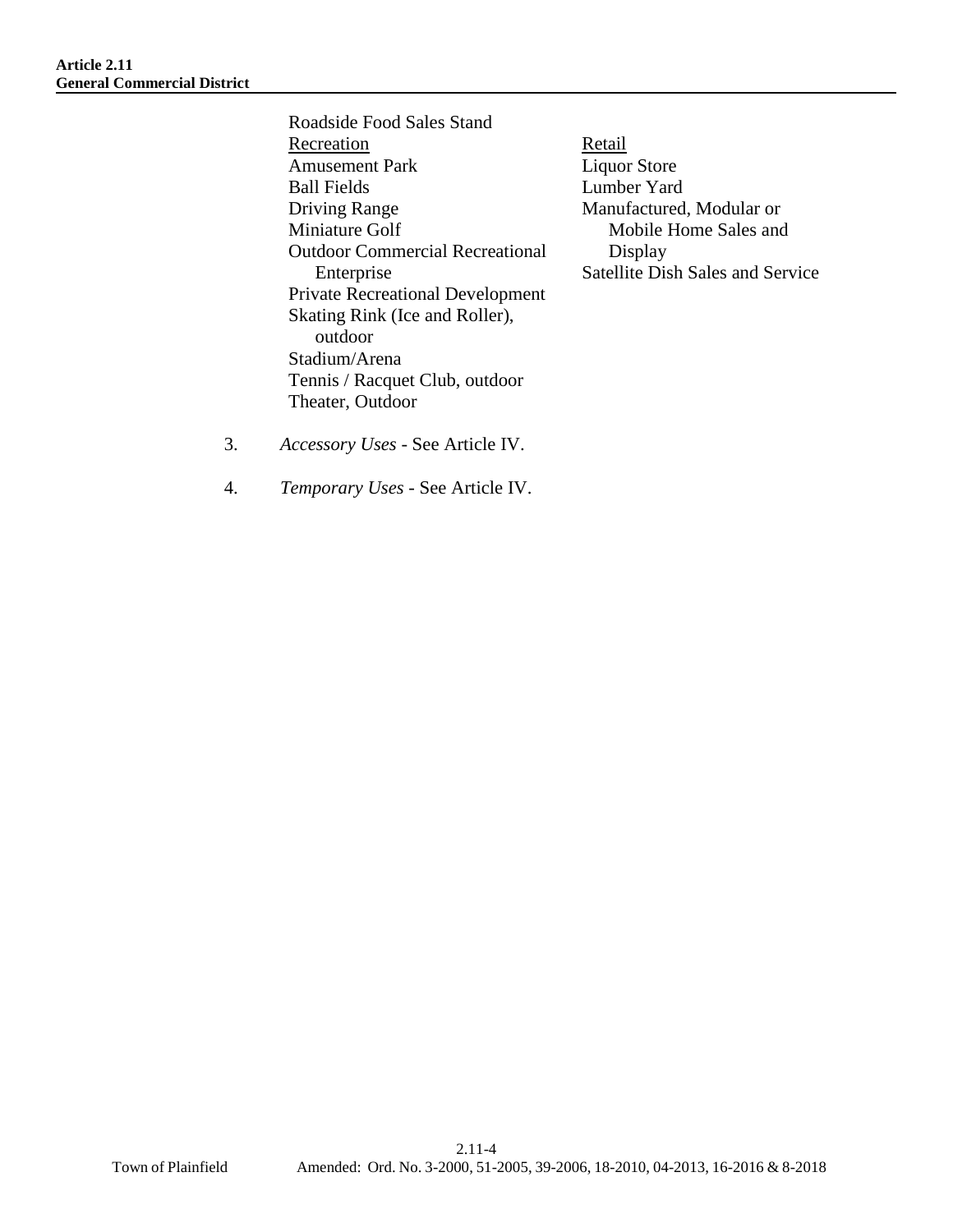#### **B.** *Development Standards***.**

- 1. Minimum *Lot Width* and *Frontage* each *Lot* or *Integrated Center* shall have a minimum *Lot Width* and *Frontage* on a *Public Street* of 50 feet.
- 2. *Minimum Yards* and *Building Setbacks*
	- a. Front a minimum *Front Yard* and *Building Setback* measured from the *Proposed Right-of-Way* shall be provided as follows:

| <b>Interstate Street</b>          | 60  |
|-----------------------------------|-----|
| <b>Primary Arterial Street:</b>   | 30' |
| Secondary Arterial Street:        | 30' |
| <b>Collector Street:</b>          | 30' |
| Local Street / Cul-de-sac Street: | 30' |

- b. Minimum *Side Yard* and *Setback* shall be provided from the *Lot Line* as follows:
	- (1) Minimum *Side Yard* 10 feet
	- (2) Minimum Side *Bufferyard*  20 feet
- c. Minimum *Rear Yard* and *Setback* shall be provided from the *Lot Line* as follows:
	- (1) Minimum *Rear Yard* 10 feet
	- (2) Minimum Rear *Bufferyard* 20 feet
- d. *Minimum Yards* for *Out Lots Out Lots* within an *Integrated Center* shall provide a *Minimum Yard* of five (5) feet along all *Lot Lines* in common with other *Out Lots* or with the main portion of the *Integrated Center*. If any portion of an *Out Lot* abuts the perimeter of the *Integrated Center*, that portion of the *Out Lot* shall be required to comply with the applicable Minimum *Front*, *Side* or *Rear Yard* requirements set forth above. The main portion of the *Integrated Center* shall not be required to provide a *Minimum Yard* along the *Lot Line* in common with an *Out Lot*.
- 3. Use of *Minimum Yards* and *Bufferyards*

Use of *Minimum Yards* and *Bufferyards* - all *Minimum Yards* and *Bufferyards* shall be landscaped with grass, trees, shrubbery, or hedge, or in combination with other suitable ground cover materials and shall remain free from structures except where expressly permitted below: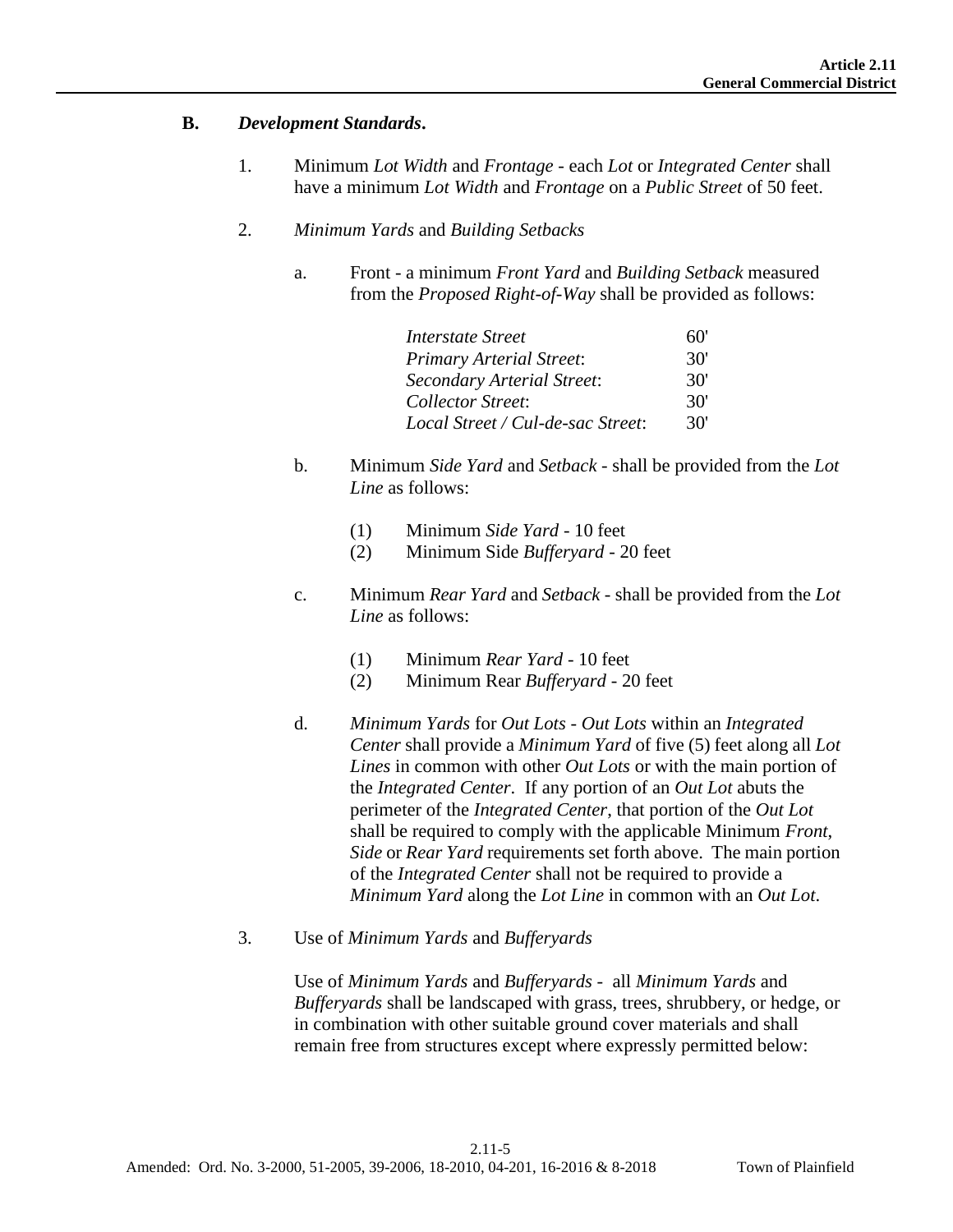- a. Minimum *Front Yards* may include *Driveways* and *Parking Areas* (provided that no portion of the *Parking Area* may be located closer to the *Right-of-Way* than the (10) feet; except for Minimum *Front Yards* abutting the Ronald Reagan Parkway or a *Frontage Street* parallel to the Ronald Reagan Parkway, where *Parking Areas* shall be prohibited) and shall be maintained as open space free from *Buildings* or *Structures* in compliance with the requirements for Perimeter Landscape Yards as set forth in Article IV;
- b. Minimum Front *Bufferyards* may include *Driveways* and shall be maintained as open space free from *Buildings* or *Structures* in compliance with the requirements for Perimeter Landscape Yards as set forth in Article IV;
- c. Minimum *Side* and *Rear Yards* minimum *Side* and *Rear Yards* may include *Interior Access Driveways* connecting to adjoining *Lots* provided that the remainder of said *Yards* shall be maintained as open space free from *Buildings* or *Structures* in compliance with the requirements for Perimeter Landscape Yards as set forth in Article IV;
- d. Minimum Side and Rear *Bufferyards* shall be landscaped with grass and shrubbery, trees, or hedge, or in combination with other suitable ground cover materials and maintained in compliance with the requirements for Perimeter Landscape Yards as set forth in Article IV.
- 4. *Maximum Building Height* 75 feet.
- 5. Parking and Loading See Article IV.
- 6. *Signs* See Article VII.
- 7. *Outdoor Operations* Outdoor operations, including the display of goods or materials for sale, lease or rental may be conducted subject to the following regulations:
	- a. Outdoor operations shall not be located between a *Building Line* and a *Bufferyard*.
	- b. Outdoor operations shall not be located in a required *Yard* or required *Bufferyard*.